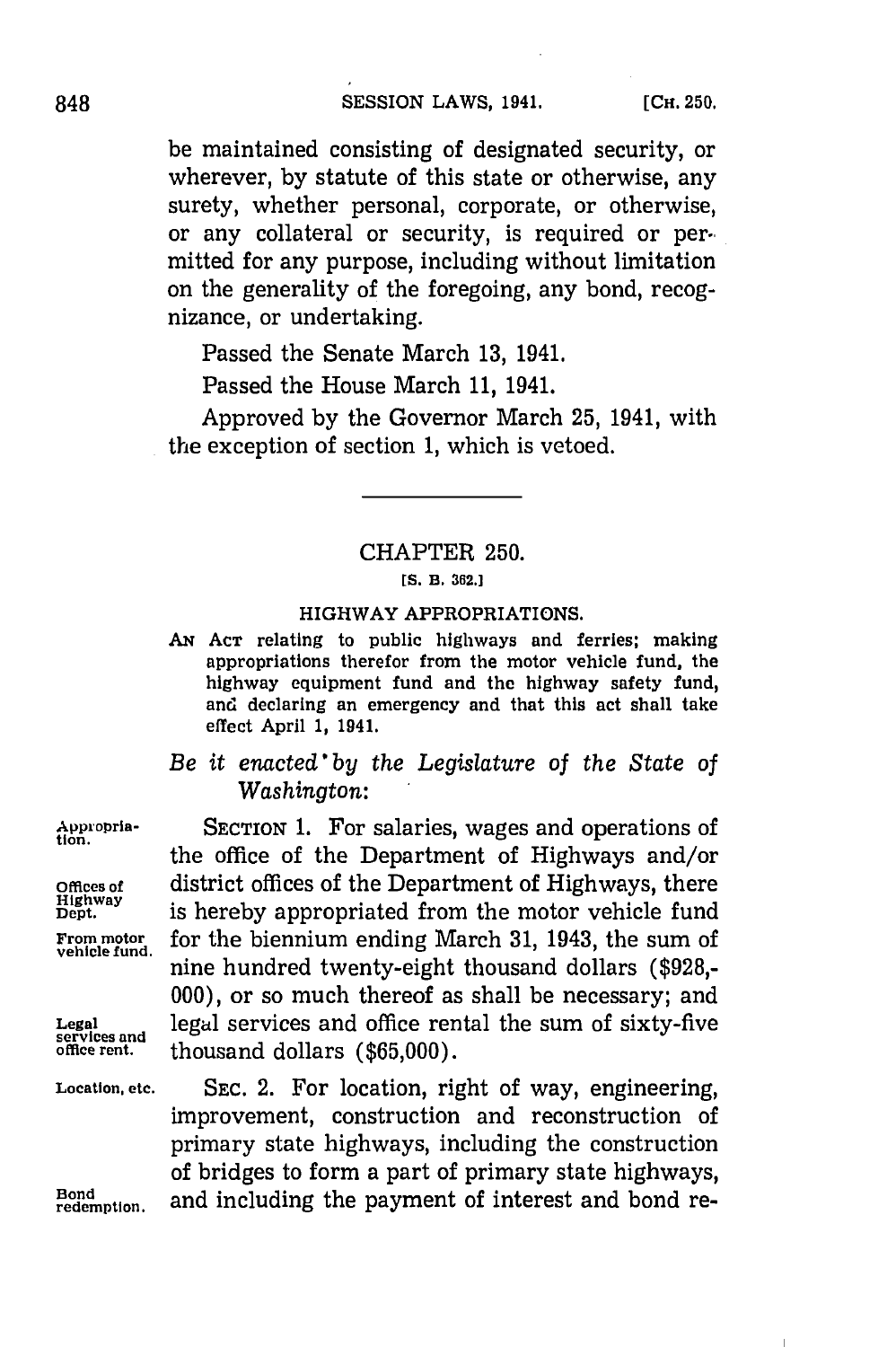demption becoming due between April **1,** 1941, and March **31,** 1943, on state-owned bridges within in- **State owned** corporated cities and towns, there is hereby appropriated from the motor vehicle fund for the biennium ending March **31,** 1943, the sum of ten million five hundred thousand dollars **(\$10,500,000),** or so much **Amount.** thereof as shall be available, to be expended as **follows:**

| PRIMARY STATE HIGHWAY NO. 1-PACIFIC HIGHWAY                               |           | Expended as<br>itemized. |
|---------------------------------------------------------------------------|-----------|--------------------------|
| British Columbia Line to Seattle                                          | \$195,400 |                          |
| King County Line to Lewis County Line:                                    |           |                          |
| Vicinity of Fort Lewis                                                    | 279,000   |                          |
| Ponders to Lakeview (Center Strip and Edges)                              | 14,400    |                          |
| Tenino Vicinity                                                           | 46,000    |                          |
| Lewis County Line to Oregon State Line:                                   |           |                          |
| Coweeman River Vicinity to North of Kelso                                 | 61,000    |                          |
| Woodland to East Fork of Lewis River                                      | 31,000    |                          |
| East Fork of Lewis River to Pioneer                                       | 114,500   |                          |
| Pioneer to Kozy Kamp                                                      | 83,000    |                          |
| Kozy Kamp Vicinity                                                        | 67,500    |                          |
| Kozy Kamp to Salmon Creek                                                 | 144,000   |                          |
| Lake Samish Branch (Burlington to Bellingham):                            |           |                          |
| Burlington to State Gravel Pit                                            | 3,700     |                          |
| Bellingham to Austin Pass:                                                |           |                          |
| Noon Road to Nugent's Bridge                                              | 75,890    |                          |
| Welcome Grange Hall to Warnick                                            | 50,000    |                          |
| Total Primary State Highway No. 1 \$1,165,390                             |           |                          |
| PRIMARY STATE HIGHWAY NO. 2-SUNSET HIGHWAY                                |           |                          |
| Seattle to Snoqualmie Pass (Lake Washington Bridge                        |           |                          |
| Route):                                                                   | 582,460   |                          |
| Renton to Issaquah (survey)                                               | 20,000    |                          |
| Snoqualmie Pass to Iron Creek:                                            | 102,000   |                          |
| Iron Creek to Wenatchee:                                                  | 35,450    |                          |
| Wenatchee to Grant County Line:                                           | 124,050   |                          |
| Grant County Line to Spokane:                                             | 136,800   |                          |
| Almira to Grand Coulee Branch:                                            | 16,400    |                          |
| Total Primary State Highway No. $2, \ldots, \ldots$ , \$1,017,160         |           |                          |
| PRIMARY STATE HIGHWAY NO. 5-NATIONAL PARK HIGHWAY                         |           |                          |
| Seattle to Chinook Pass: $\ldots, \ldots, \ldots, \ldots, \ldots, \ldots$ | \$167,500 |                          |
| Kosmos to Clearfork Junction:                                             |           |                          |
| Ajlune to Riffe                                                           | 4,000     |                          |
| Glenoma to Randle Ranger Station                                          | 11,000    |                          |
|                                                                           |           |                          |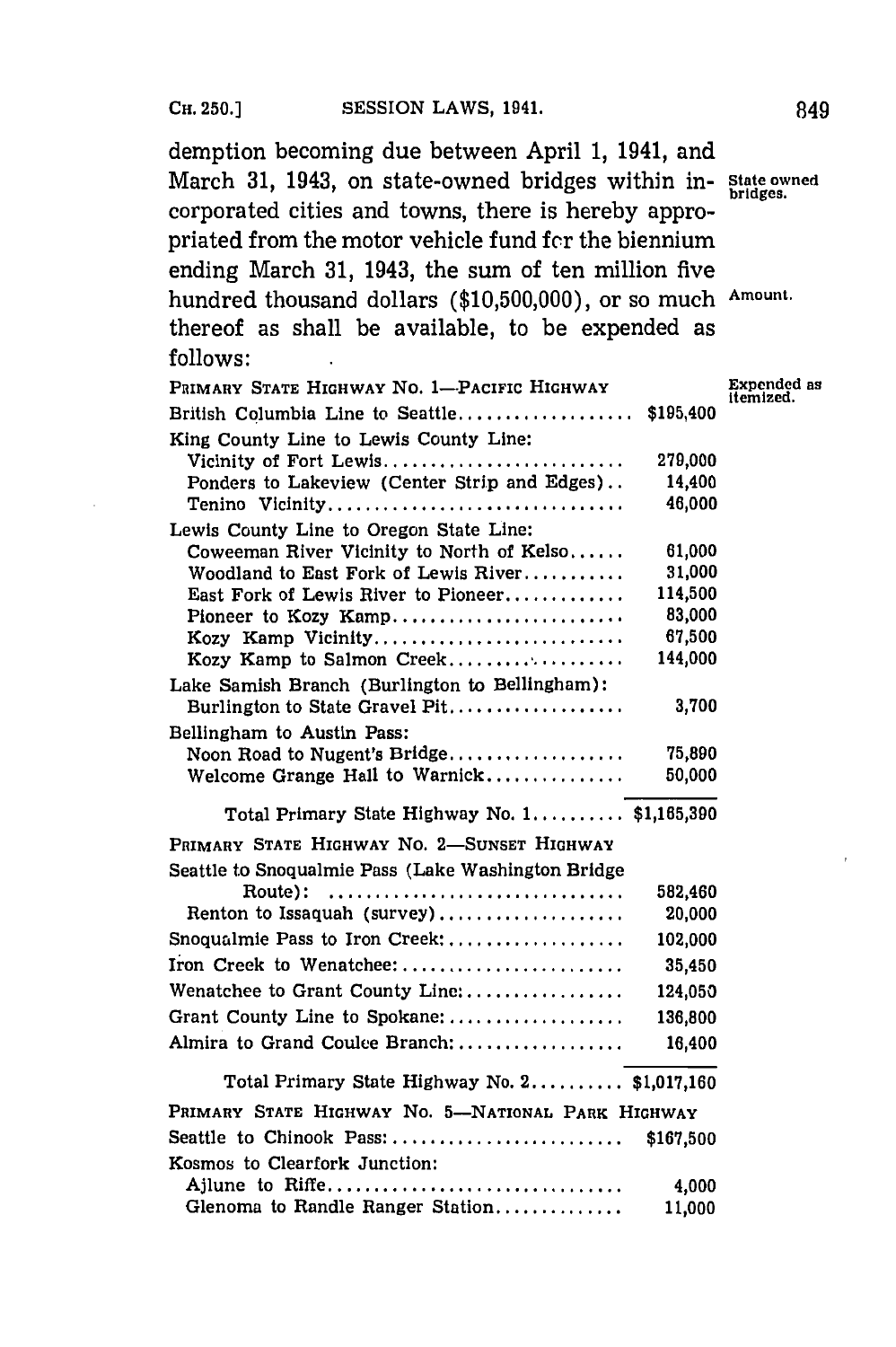| 850                              | SESSION LAWS, 1941.                               | [Сн. 250. |
|----------------------------------|---------------------------------------------------|-----------|
| Appropria-                       | Clearfork Junction-White Pass Naches River:       | \$500,000 |
| tion<br>expended<br>as itemized. | Renton to Enumclaw (Via Maple Valley):            |           |
|                                  | Maple Valley to Summit (Pave Exceptions)          | 11,000    |
|                                  | Sumner to Buckley (Oiling):                       | 15,800    |
|                                  | Carbonado to Fairfax:                             | 4,900     |
|                                  | Vetoed. Puyallup to Sumner:                       | 50,000    |
|                                  | Total Primary State Highway No. 5                 | \$764,200 |
|                                  | PRIMARY STATE HIGHWAY NO. 7-NORTH CENTRAL HIGHWAY |           |
|                                  | Filensburg to Vantage:                            | 2,500     |
|                                  |                                                   | 119,780   |
|                                  | Harrington to Medical Lake (Survey):              | 20,000    |
|                                  | Total Primary State Highway No. 7                 | \$142,280 |
|                                  | PRIMARY STATE HIGHWAY NO. 8-EVERGREEN HIGHWAY     |           |
|                                  | Vancouver to Yakima County Line:                  | 46,000    |
|                                  | Klickitat County Line to Toppenish-Buena:         | 74,450    |
|                                  | Total Primary State Highway No. 8                 | \$120,450 |
|                                  | PRIMARY STATE HIGHWAY NO. 9-OLYMPIC HIGHWAY       |           |
|                                  | Olympia-Port Angeles-Port Townsend:               | 2,350     |
|                                  | Discovery Bay-Admiral Point-Hood Canal (for Sur-  |           |
| Vetoed.                          | right-of-way, construction<br>vicinity<br>vey.    |           |
|                                  | South Discovery Bay to vicinity Admiral           |           |
|                                  | Point on Hood Canal opposite Lofall:              | 253,500   |
|                                  | Port Angeles to Hoh River:<br>Sappho Vicinity     | 3,500     |
|                                  | Hoh River Vicinity (View Site)                    | 1,200     |
|                                  | Hoh River to Perry Creek:                         | 211,700   |
|                                  | Elma to Grand Mound:                              | 76,000    |
|                                  | Montesano to Junction P. S. H. $13:$              | 8,000     |
|                                  | Total Primary State Highway No. 9                 | \$556,250 |
|                                  | PRIMARY STATE HIGHWAY NO. 14-NAVY YARD HIGHWAY    |           |
|                                  | Junction P. S. H. No. 9 to Narrows Bridge:        |           |
|                                  | Tidewater Creek Southeasterly                     | 6,000     |
|                                  | Narrows Bridge to Purdy revision                  | 100,000   |
|                                  | Total Primary State Highway No. 14                | \$106,000 |
|                                  | Vetoed. PRIMARY STATE HIGHWAY No. 17              |           |
|                                  | Marblemount East                                  | 100,000   |
|                                  | Ritzville-Colfax (survey)                         | 20,000    |
|                                  | Naches Pass Tunnel (survey) from surplus funds if |           |
|                                  | available                                         | 50,000    |
|                                  | Monroe to Bothell (survey)                        | 20,000    |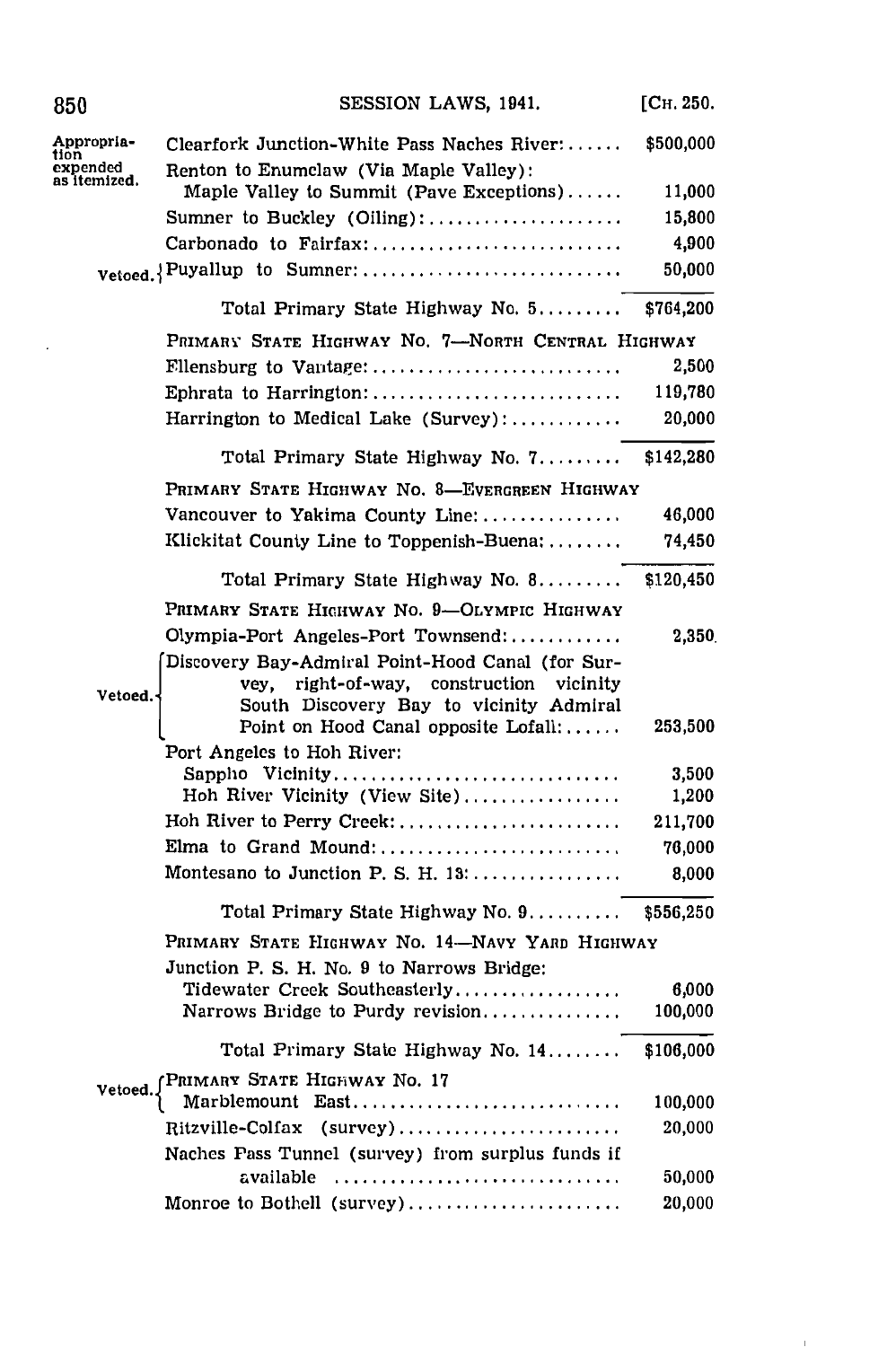CH. 250.] **SESSION LAWS, 1941. 851** 

Longview-Kelso Bridge (provided Federal, county **Highway ap-**<br>or city funds in like amount available)..... \$250.000 <sup>propriations.</sup> or city funds in like amount available).....

The balance to be expended according to the **Itemized**. recommendations in the Governor's budget of 1941 except as such emergencies may arise due to participation with funds for national defense.

SEC. 3. For the maintenance of primary state **Primary** highways, including road signs, operation of bridges and ferries including maintenance and operation of toll bridges, and similar purposes on primary state highways, there is hereby appropriated from the motor vehicle fund for the biennium ending March **31,** 1943, the sum of three million six hundred twelve **Amount.** thousand forty-five dollars **(\$3,612,045),** or so much thereof as shall be necessary.

SEC. 4. For the special maintenance of primary Special state highways, including extraordinary repairs and contingencies, there is hereby appropriated from the motor vehicle fund for the biennium ending March **31,** 1943, the sum of one million seven hundred **Amount.** eighty-one thousand four hundred seventy-one dollars **(\$1,781,471),** or so much thereof as shall be necessary.

SEC. 5. For emergencies, hereby defined to be *Emergencies*. damages to primary state highways and/or structures, which could not with the exercise of reasonable judgment have been foreseen and damage due to acts of God, there is hereby appropriated from the motor vehicle fund for the biennium ending March **31,** 1943, the sum of two hundred fifty thousand **Amount.** dollars **(\$250,000),** or so much thereof as shall be necessary.

SEC. 6. To carry out the provisions of the Federal Federal aid Aid Road Act and the State Act assenting thereto (to be expended for that portion actually completed and chargeable to Federal contributing funds under specific project agreements now executed or to be executed **by** State and Federal authorities; expen-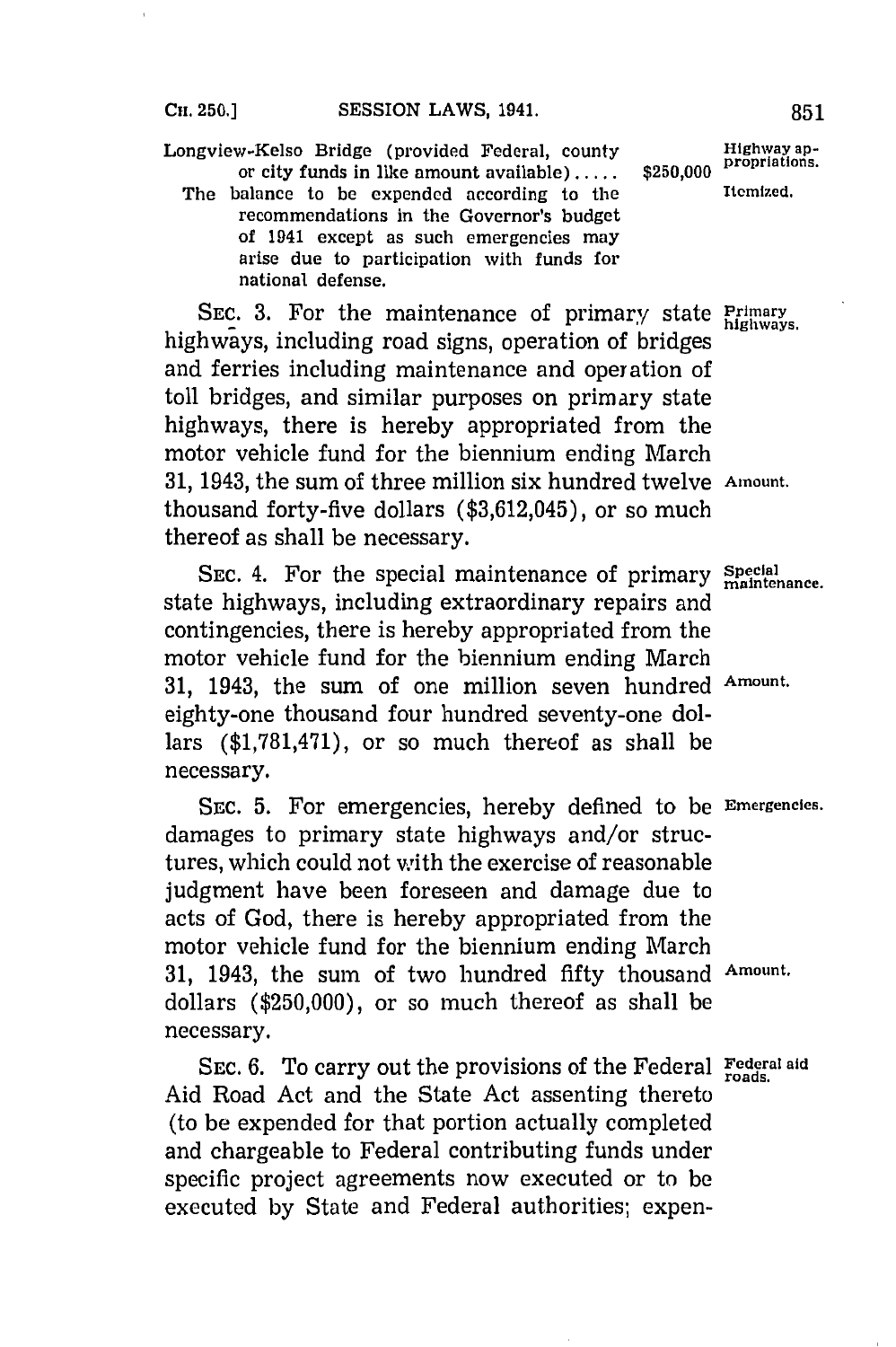### 852 **SESSION LAWS, 1941.** [CH. 250.

Federal aid ditures herefrom to be limited to anticipated reimbursements), for other Federal assistance and for work actually completed for which reimbursement will be received from other agencies, there is hereby appropriated from the motor vehicle fund for the biennium ending March **31,** 1943, the sum of fifteen **Amount,** million dollars **(\$15,000,000),** or so much thereof as shall be necessary.

**Highway SEC. 7.** For the purpose of continuing the highway equipment fund and for all proper expenditures out of the highway equipment fund, there is hereby appropriated from the highway equipment fund for the biennium ending March **31,** 1943, the sum of three million dollars **(\$3,000,000),** or so much thereof as shall be necessary.

Traffic SEC. 8. For the Department of Highways for

traffic control, which shall include the purchase and improvement of land and equipment and the salaries, wages, and operation of traffic control stations, and the alteration, repair and erection of buildings, there is hereby appropriated from the motor vehicle fund for the biennium ending March **31,** 1943, the sum of Amount. **One hundred fifty thousand dollars (\$150,000), or** so much thereof as shall be necessary.

**Vehicle SEC. 9.** For salaries, wages and operations of the **inspection.** Department of Highways for vehicle safety inspection stations there is hereby appropriated from the highway safety fund for the biennium ending March **Amount. 31,** 1943, the sum of four hundred sixty-five thousand dollars (\$465,000), or so much thereof as shall be necessary.

Maintenance SEC. 10. For the Department of Highways to administra-<br> **Reference** Security the provisions of rub section (a) of section **tion.** carry out the provisions of sub-section (a) of section 4, and sub-section (a) of section **5** of this Act, in the manner provided **by** law, there is hereby appropriated from the motor vehicle fund for the biennium ending March **31,** 1943, the sum of three hundred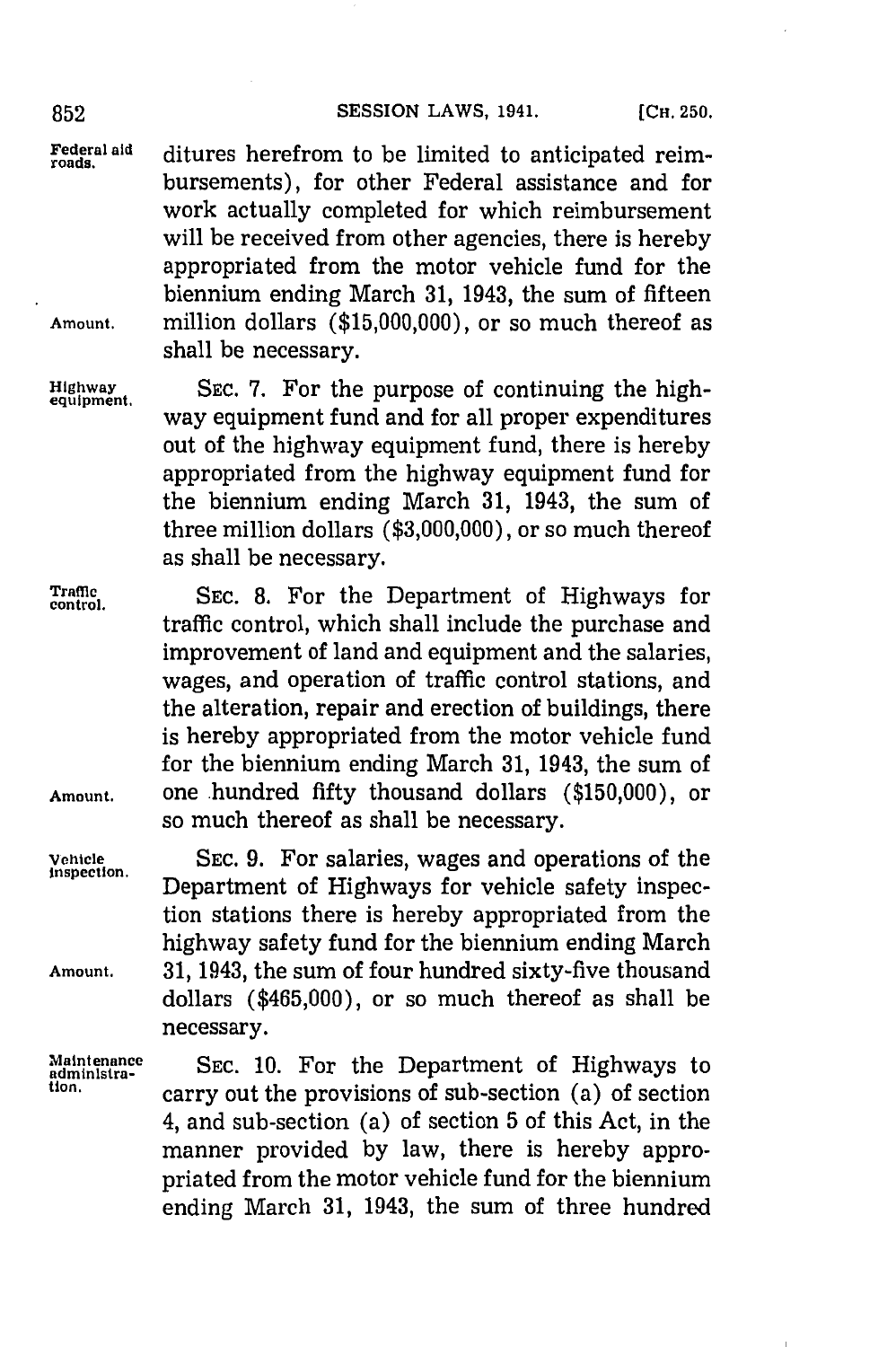thousand dollars (\$300,000), the expenditure under *Maintenance*<br>such appropriation in no event to exceed ano and <sup>tion</sup>. such appropriation in no event to exceed one and one-half per cent  $(1\frac{1}{2}\%)$  of the funds accruing to Amount. the credit of incorporated cities and towns and counties.

SEC. **11.** For cities and towns, including coopera- **Cities and** tion with the Federal or State government or any agency thereof authorized **by** law, and for all other proper street purposes, including location, right-ofway, engineering, improvement, construction, reconstruction and maintenance of city streets, for payment of interest and principal of bonds issued for street purposes, as **by** law provided, there is hereby appropriated from the motor vehicle fund for the reimbursement of cities and towns for the biennium ending March **31,** 1943, the sum of five million three **Amount.** hundred thousand dollars **(\$5,300,000),** or so much thereof as shall become available.

**SEC.** 12. For counties, including cooperation with **Counties.** the Federal or State government or any agency thereof authorized **by** law, including sums to be repaid to counties composed entirely of islands, and for all proper county road purposes, including the location, right-of-way, engineering, improvement, construction, reconstruction and maintenance of county roads, for payment of interest and principal of bonds issued for road purposes, as **by** law provided, there is hereby appropriated from the motor vehicle fund for reimbursement of counties for the biennium ending March **31,** 1943, the sum of fourteen **Amount.** million seven hundred thousand dollars (\$14,700,- **000),** or so much thereof as shall become available: *Provided, however,* The County Commissioners of the several counties may at their discretion use such funds for either new highway construction or maintenance of existing county roads.

**SEC. 13.** For capital outlay which shall include **capital** the purchase and improvement of land and the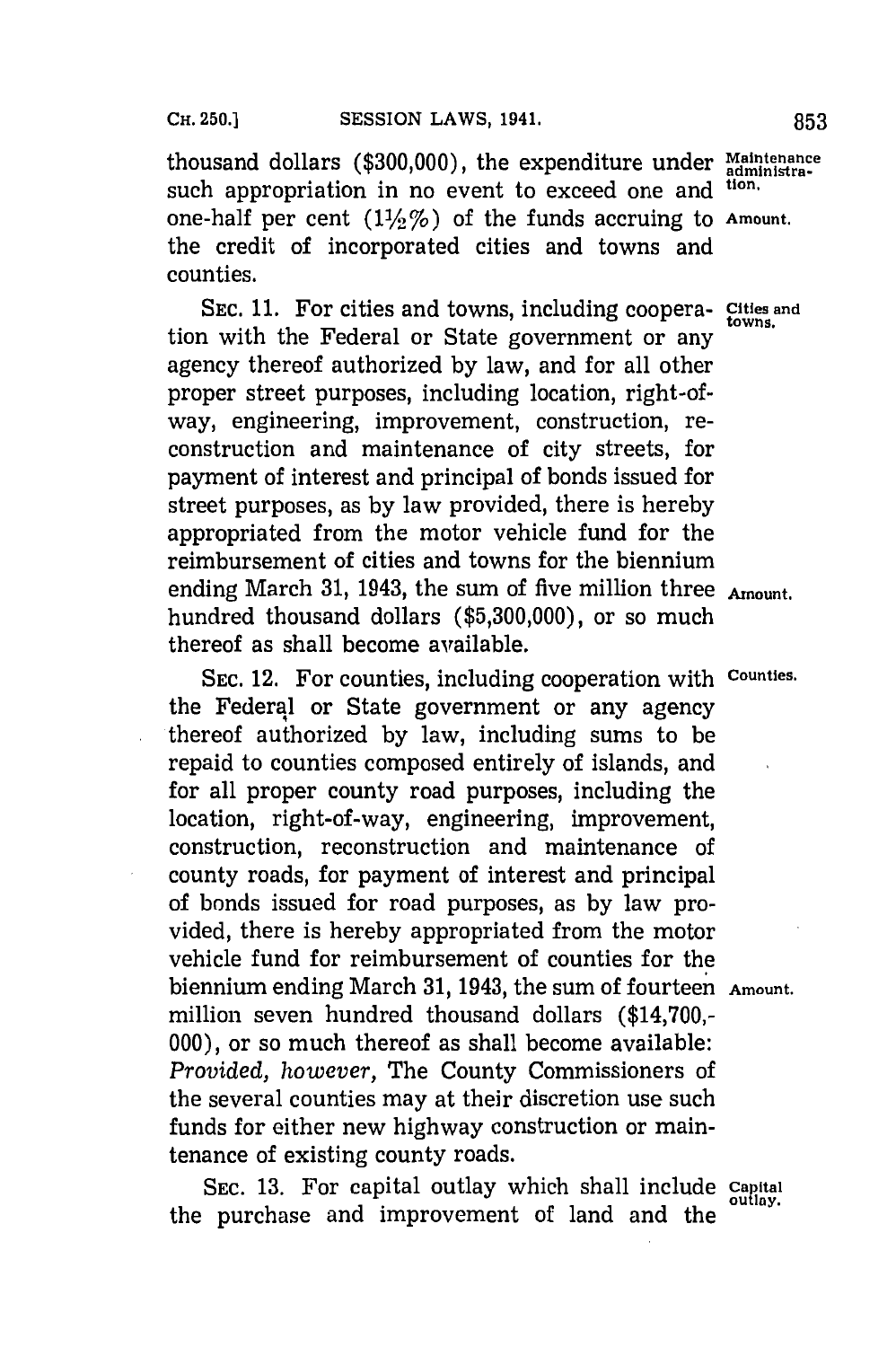**lgay.** erection of buildings, major repairs, maintenance and equipment, including necessary salaries and wages incident thereto, there is hereby appropriated from the motor vehicle fund for the biennium ending March **31,** 1943, the sum of two hundred ninety **Amount,** thousand dollars **(\$290,000),** or so much thereof as shall be necessary.

Capital SEC. 14. For capital outlay for vehicle safety in-<br> $\frac{\text{Capital}}{\text{independent}}$  spection which shall include the nurchase and imspection which shall include the purchase and improvement of land and the alteration, repair and erection of buildings, including necessary salaries and wages incident thereto, there is hereby appropriated from the highway safety fund for the biennium ending March **31,** 1943, the sum of one hundred **Amount,** fifteen thousand dollars **(\$115,000),** or so much thereof as shall be necessary.

Mine to SEC. 15. For effectuating the purpose of chapter ministration. 175 of the Laws of 1939, there is hereby appropriated from the motor vehicle fund for the biennium ending March **31,** 1943, the sum of two hundred thousand **Amount.** dollars (\$200,000), or so much thereof as shall be **Proviso,** necessary: *Provided,* No more than one hundred thousand dollars **(\$100,000)** shall be expended from this appropriation in the first year of said biennium.

From un-<br>expended<br>motor **16. of this agt, thore is house** any ananomisted few the motor vehicle funds. 16 of this act, there is hereby appropriated for the biennium ending March **31,** 1943, from the proceeds of the tax upon motor vehicle fuel sold during the **Emergencies,** biennium ending March **31,** 1941, over and above the appropriation of twelve million five hundred thousand dollars **(\$12,500,000)** contained in section **28,** chapter **181,** Laws of **1939,** the sum of two hun-**Amount.** dred fifty thousand dollars **(\$250,000),** or so much thereof as may be available, which sum has previously been credited **by** the State Treasurer under the provisions of section **3 (b)** and section **5,** chapter **181,** Laws of **1939.**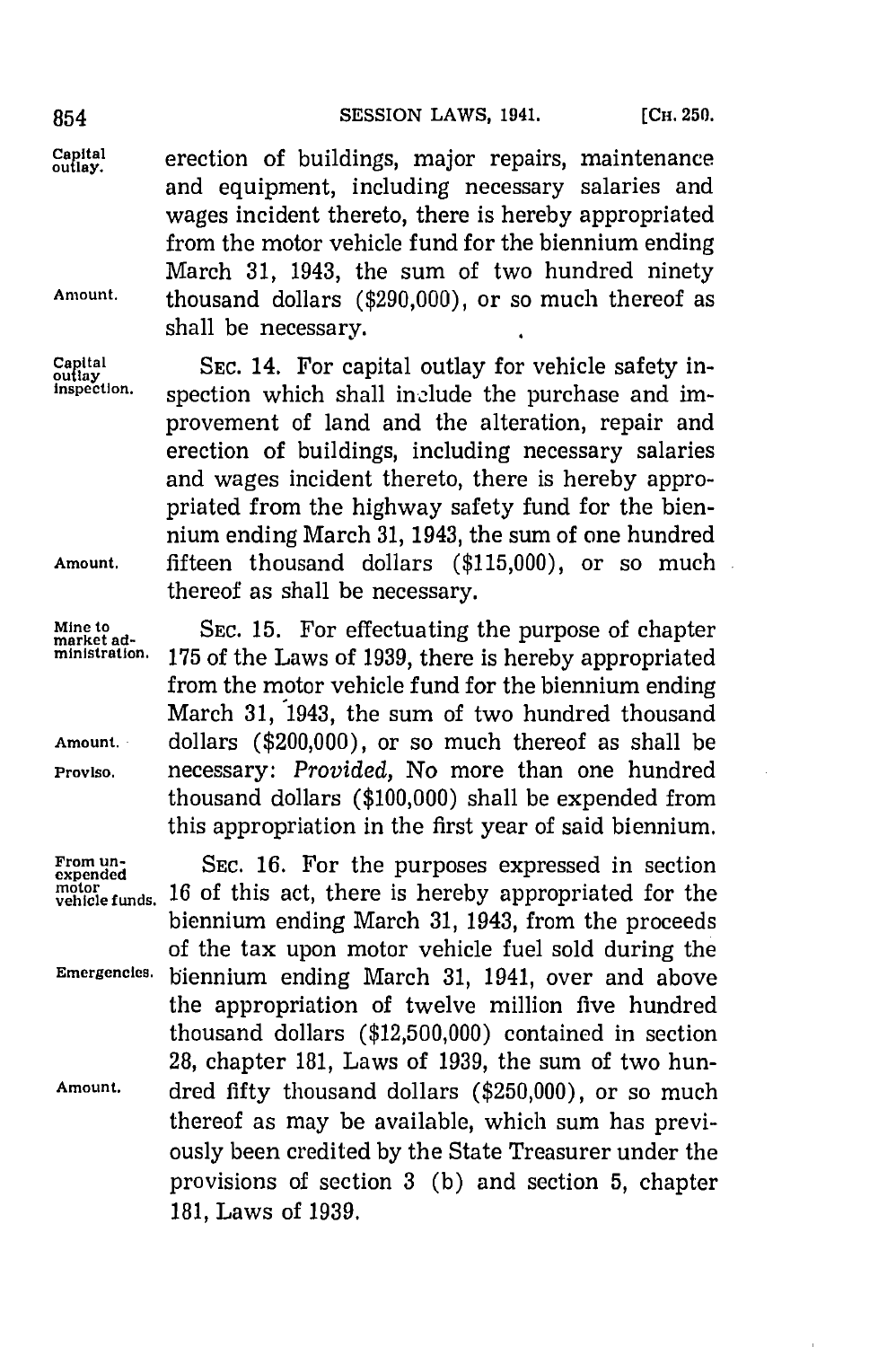SEC. 17. For effectuating the purposes of Senate Ferry **peration**. Bill No. **68,** twenty-seventh regular session of the Legislature of the State of Washington, being a bill entitled "An Act ratifying the acts of the State Department of Highways in connection with the operation and maintenance of ferry service at the Tacoma Narrows due to the collapse of the Tacoma Narrows Bridge; providing for payment of revenue to the State Treasurer for the credit of the motor vehicle fund; making an appropriation, and declaring an emergency," there is hereby appropriated from the motor vehicle fund for the biennium ending March **31,** 1943, the sum of four hundred seventy-six **Amount.** thousand one hundred fifty-eight dollars **(\$476,158).**

SEC. 18. For salaries, wages and operations of Federal aid<br>
offices of the Department of Highways and/or <sup>tion</sup>. the offices of the Department of Highways and/or **tion.** district offices of the Department of Highways, in connection with the expenditure of funds now available and to become available from the Federal government for construction, reconstruction, or improvement of primary state highways, secondary state highways, or county roads and/or city streets, or for any structures in connection therewith, to be expended under the direction of the Director of Highways, there is hereby appropriated from the motor vehicle fund for the biennium ending March **31,** 1943, the sum of one hundred fifty thousand **Amount.** dollars **(\$150,000),** or so much thereof as shall be necessary, but in no event to exceed one and onehalf per cent  $(1\frac{1}{2}\%)$  of any such Federal funds.

**SEC. 19.** For items not reimbursable **by** the Fed- **Defense** eral government, including engineering, location, **roads, etc.** construction, reconstruction and bridges, on access highways not forming a part of the state highway system and which have been approved **by** an agency of the Federal government as necessary for national defense; and, when required for an agency of the: Federal government as state participation, for en-

**system**